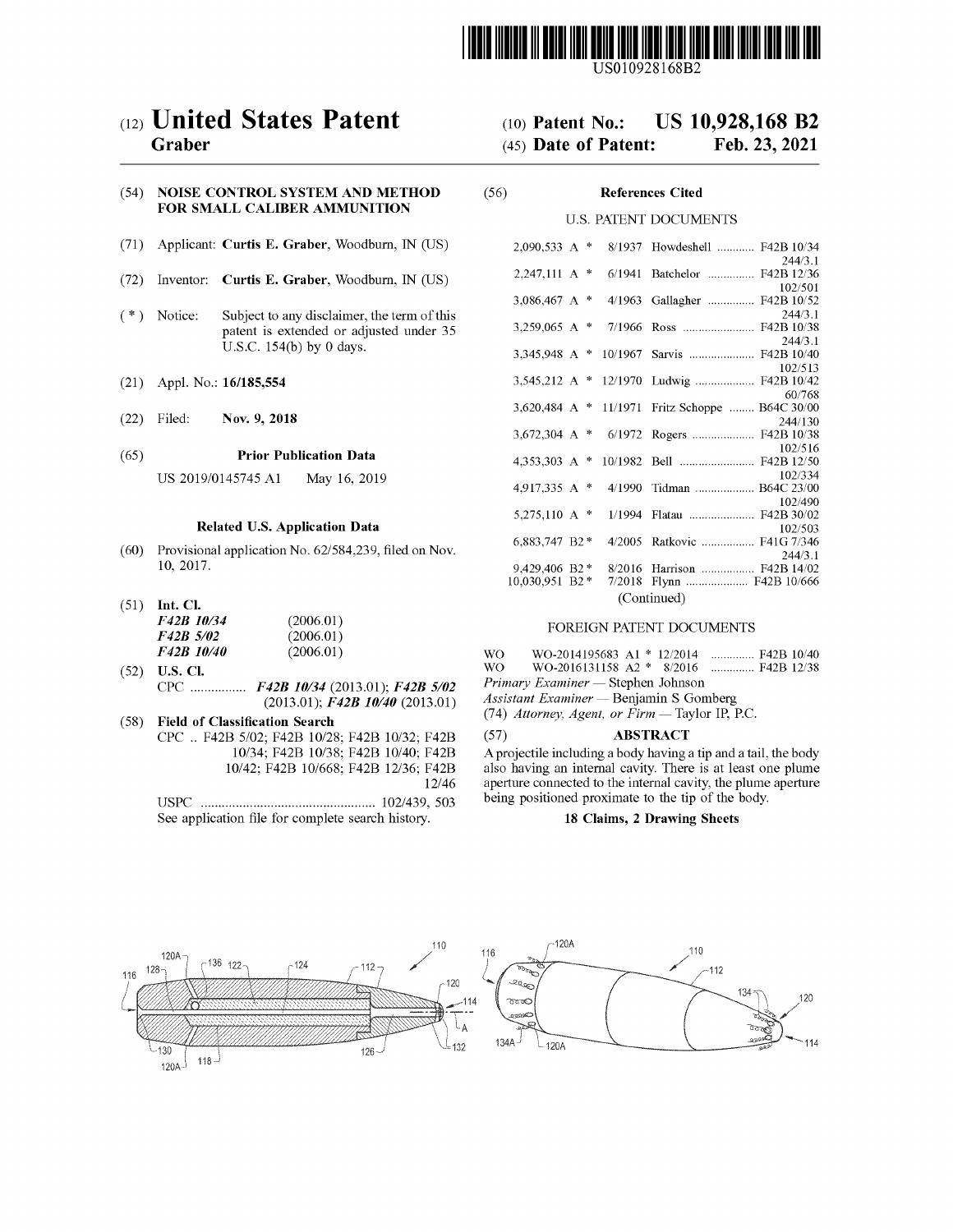# ( 56 ) References Cited

## U.S. PATENT DOCUMENTS

|  | 10,094,644 B2 * 10/2018 Ziegler  F42B 10/38 |
|--|---------------------------------------------|
|  |                                             |
|  |                                             |
|  | 102/444                                     |
|  |                                             |
|  | 102/439                                     |

\* cited by examiner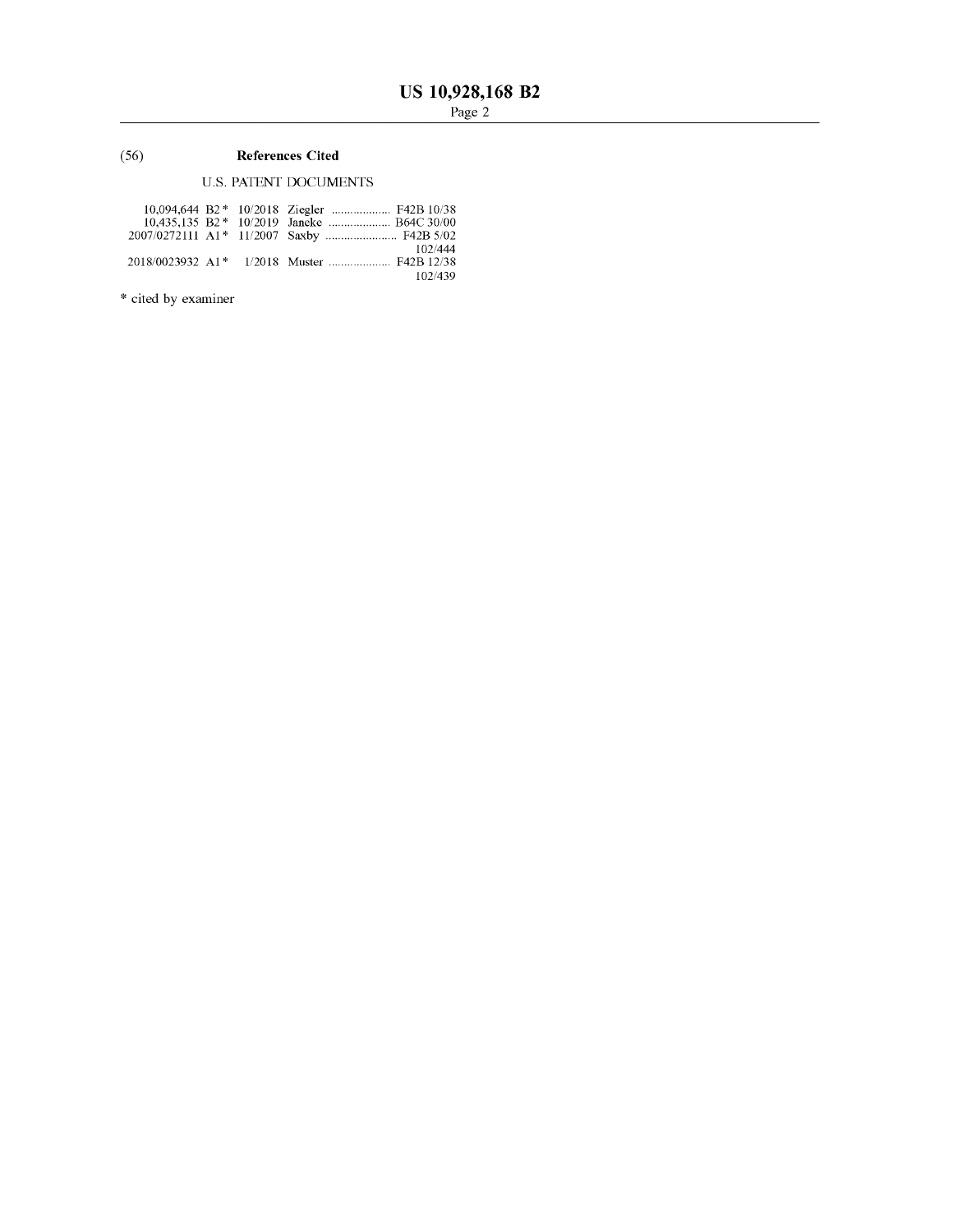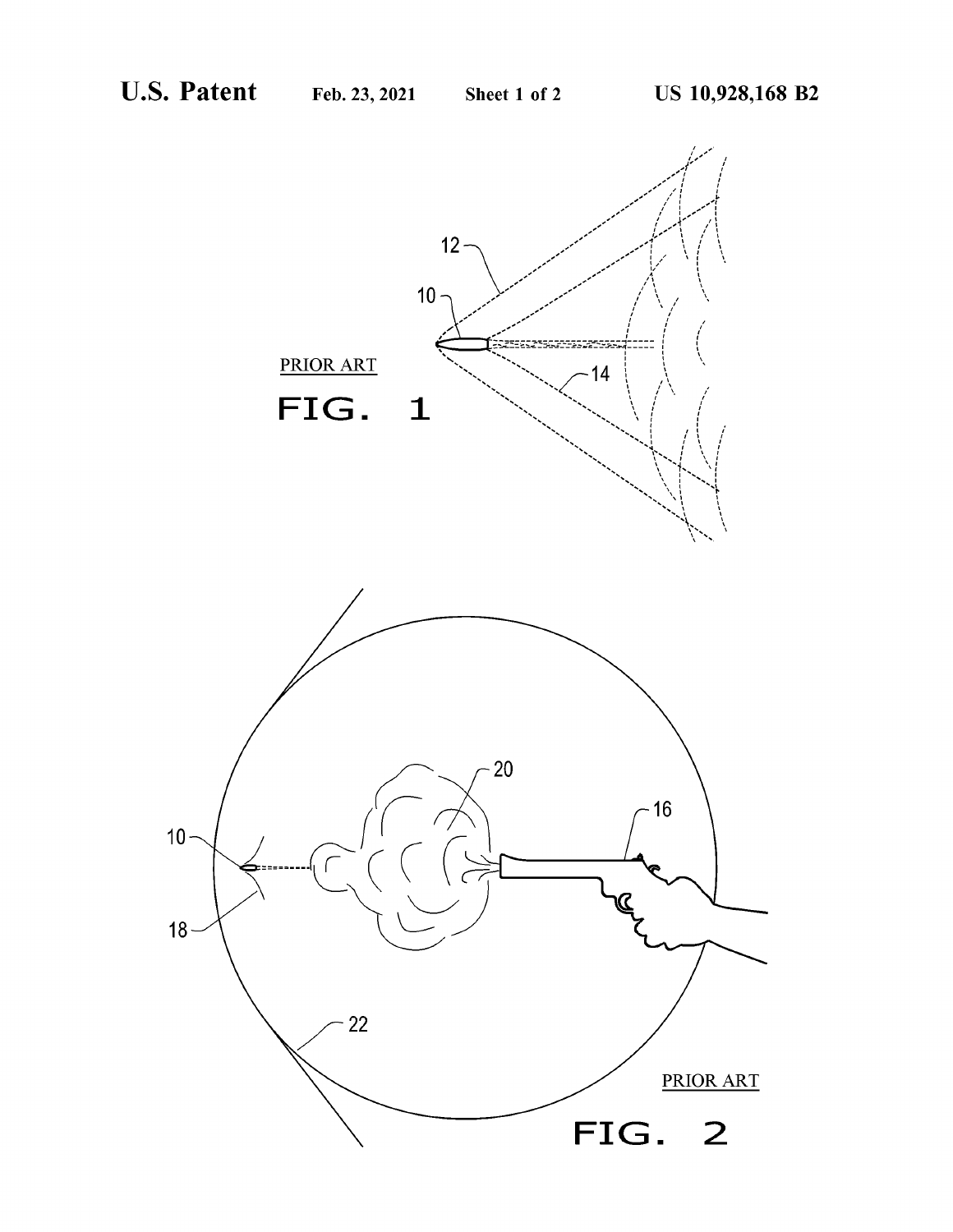



FIG. 4

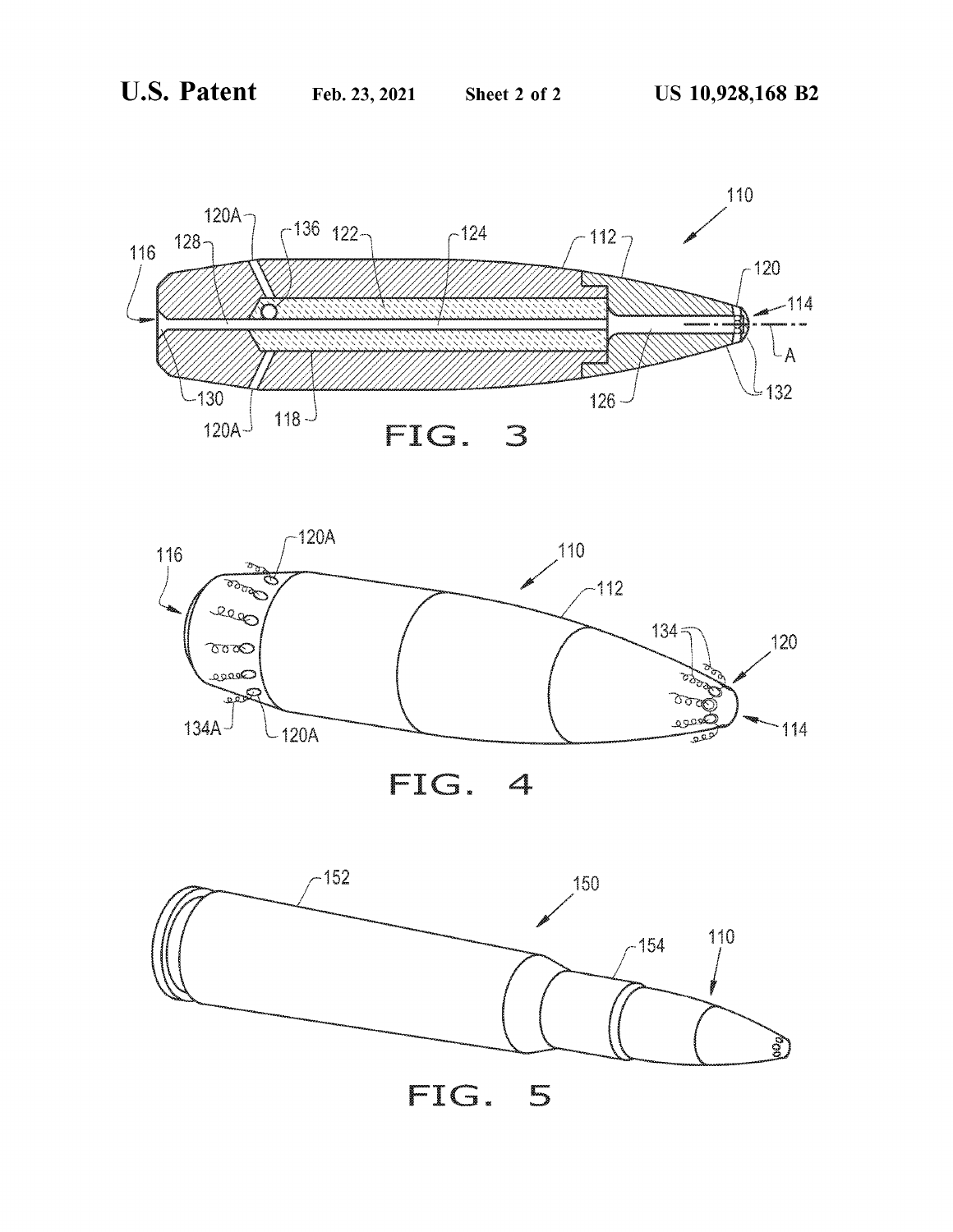"NOISE CONTROL SYSTEM AND METHOD FOR nition or the cartridge is a combination package of the bullet SMALL CALIBER AMMUNITION", filed Nov. 10, 2017,  $10$  (which is the projectile), the case (which holds everything which is incorporated herein by reference. the together), the propellant (which provide the majority of the

This fact has allowed some manufacturers of thus control<br>interchangeability of components. For example, Germany 35 What is needed in the art is a way to reduce or eliminate<br>produced Mauser rifles (in the last century) that interact with and exchange weapons with others. However,<br>now there are internationally recognized standards for cer- 40 The present invention provides a quieter version of a high<br>tain ammunition types that enable the use o specialized effect on a target, such as armor-piercing shells internal cavity. There is at least one plume aperture conto pierce armor and tracer ammunition to leave a visual trail 45 nected to the internal cavity, the plu users. Specific types of ammunition are designed to have a

for weapon aiming purposes.<br>The projectiles of the ammunition can be shaped and have<br>The present invention in another form is directed to a<br>various layers to enhance the expansion of the projectile<br>firearm cartridge having inside the target, to maximizing the damage inflicted by a<br>single round. Anti-personnel shells fragment into many 50 internal cavity. There is at least one plume aperture con-<br>pieces in the target and can affect a large ar Armor-piercing rounds are specially designed to penetrate positioned proximate to the tip of the body.<br>
armor using a penetrator rod, or a shaped explosive or<br>
exothermic material to breach a layer of armor. BRIEF DESCRIPT exothermic material to breach a layer of armor.

While not all ammunition types have a cartridge case. The 55 discussion herein will assume that it does, with the focus of

barrel of a weapon and impacts the target. The effect on the understood by reference to the following description of an target by the projectile is usually either kinetic (a standard 60 embodiment of the invention taken in the projectile is usually either kinetic ( accompanying drawing wherein: the projectile increase in contexplosives in a portion of a standard HG. 1 is an illustration of a sh

A bullet is the kinetic projectile, discussed above, and it is that component of ammunition that is expelled from the gun barrel during shooting. Bullets are made of a variety of 65 projectile;<br>materials such as copper, lead, steel, bismuth, polymer, FIG. 3 is a cross sectional view of an embodiment of a materials such as copper, lead, steel, bismuth, polymer, FIG. 3 is a cross sectional view rubber, wax or even special materials such as silver and projectile of the present invention; rubber, wax or even special materials such as silver and

NOISE CONTROL SYSTEM AND METHOD alloys. Bullets are manufactured in a large number of shapes<br>FOR SMALL CALIBER AMMUNITION and constructions depending on the intended applications, FOR SMALL CROSS REFERENCE TO RELATED<br>
shapes and materials impact the air drag, and flight charac-EFERENCE TO RELATED shapes and materials impact the air drag, and flight charac-<br>APPLICATIONS <sup>5</sup> teristics of the bullet.

Though the word "bullet" is often used incorrectly to refer<br>This is a non-provisional application based upon U.S.<br>provisional patent application Ser. No. 62/584,239, entitled but rather a component of the cartridge. A roun energy to launch the projectile) and the primer (which ignites the propellant in the case).

BACKGROUND OF THE INVENTION ignites the propellant in the case).<br>1. Field of the Invention 15 muzzle velocities that are faster than the speed of sound, The present invention relates to ammunition and specifi-<br>
The present invention relates to ammunition and specifi-<br>
The present invention relates to ammunition and specifi-<br>
cally to projectiles that travel faster than th mean the material used for war. The term is now used to somic boom is a combination of a compression of air and a refer to the cartridges used in rifles, pistols, handguns, and rebounding partial vacuum that gives the nois rebounding partial vacuum that gives the noise the double<br>machine guns and the like, regardless of the purpose for 25 crack sound. Bullet speeds at various stages of flight depend<br>which it is used.<br>The purpose of ammunitio target.<br>
Ammunition comes in a great range of sizes and types and<br>
is often designed to work only in specific weapons systems.<br>
This fact has allowed some manufacturers of thus control<br>
This fact has allowed some manufactu

discussion herein will assume that it does, with the focus of The above-mentioned and other features and advantages of this invention, and the manner of attaining them, will The projectile is the part of the ammunition tha

FIG. 1 is an illustration of a shock wave of a supersonic projectile.

FIG. 2 is an illustration of a flight path of another projectile;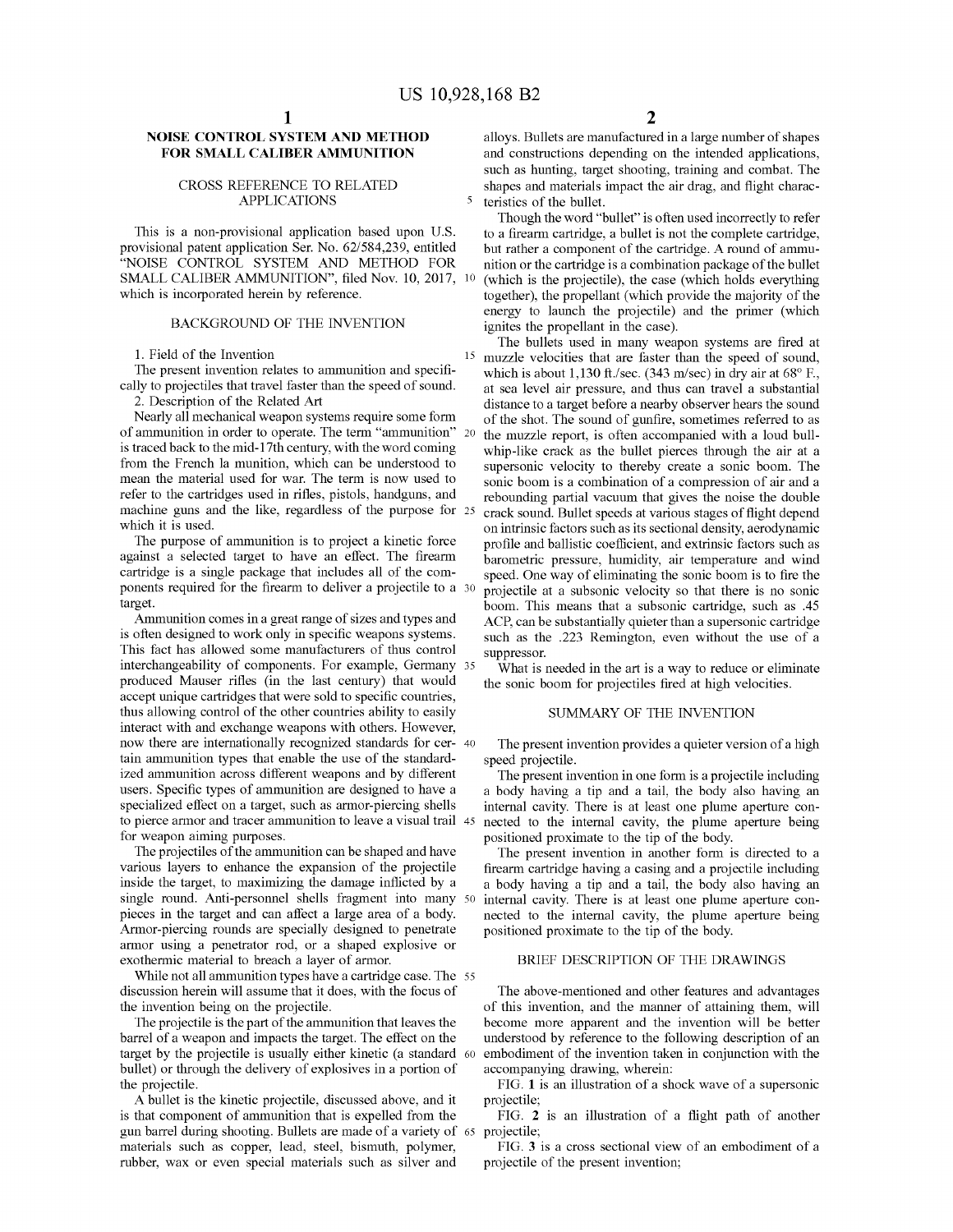ing parts throughout the several views. The exemplification set out herein illustrates one embodiment of the invention, in one form, and such exemplification is not to be construed as be seen in FIG. 2.<br>Now, additionally referring to FIG. 3, there is illustrated<br>imiting the scope of the invention in any manner. limiting the scope of the invention in any manner.

FIG. 1, all common projectiles (such as projective 10) and<br>bodies of mass travelling faster than the speed of sound<br>generate an acoustic shockwave comprised of a high-pres-<br>sure bow wave 12 and a low-pressure stern wave 1 or a supersonic projective 10. The generated Shockwave is<br>and detrimental in many ways<br>to plume apertures 120 by way of plume exhaust path 126.<br>Specifically in the use of small arms for covert applications<br>due to the poten

the shockwave 12, 14 generated to make the resulting 30 Body 112 also has a laminar flow blending area 132 signature ambiguous in the environment or to create a located between the tip and an area that extends toward tail signature ambiguous in the environment or to create a located between the tip and an area that extends toward tail further usable distance to an observer or sensor array before 116 past the plume apertures 120. Similar to

are well known in some markets specifically within fixed<br>and captive acoustic fields such as localized headphones<br>where an "active anti-phase source" can generate a near but a laminar smooth flow is what occurs.<br>cancellati projectile 110 to optimize the effect of plumes 134 and 134A upon the general headphone applications this coupled with depending on the shape of projectile 110. It is also contemupon the general headphone applications this coupled with depending on the shape of projectile 110. It is also contem-<br>passive noise absorption provides a virtual area of silence plated that only one set of plume apertures for the user of the headset for comfort and better audibility be used in specific instances depending upon the acoustic of the music or voice source material listened to. 45 signature modification needs.

phase relative to a position of an observer or sensor array of is shown in FIG. 3, and is quickly freed as the exothermic a bullet in motion the inability to utilize a similar active and compound 122 is converted to nitrog a bullet in motion the inability to utilize a similar active and compound 122 is converted to nitrogen gas allowing the ball or passive methodology is simply not likely due to limita-<br>136 to move back to close off port 128 tions of 1. Size 2. Weight 3. Acoustic inefficiency of small 50 chamber 118. Port 116 has a second compound filling the transducers etc.

A better solution is to look at the mechanics of how such the gun powder in the case, this triggering compound, could a shockwave 12, 14 is generated with a high velocity be a black powder or equivalent other fast burn com projectile 10 and to modify the conditions of the mechanics that provides the very brief delayed ignition to allow the of its acoustic signature generation process. It is widely 55 bullet 110 to leave the barrel prior to o or its acoustic signature generation process. It is whely 33 butter 110 to leave the barter prior to ougassing or the<br>hown that the density of air (thus temp, humidity and air exothermic gas from the compound core burner g

is known to the industry that at a very high-altitude flight-<br>
path and the resulting very low air density of such high the tip 114 of the projectile 110 at 90-120 degrees to the

FIG. 4 is a perspective view of the projectile of FIG. 3; conditions of the shockwave generation to be modifiable and and not a fixed constant as is currently believed and expected.

FIG. 5 is a perspective view of a round of ammunition Now, additionally referring to FIG. 2 there is shown a vith the projectile of FIGS. 3 and 4.<br>Schlieren image of a supersonic projectile 10, having been Schlieren image of a supersonic projectile 10, having been fired from a weapon system 16, exiting a high heat zone 20 Corresponding reference characters indicate correspond- 5 fired from a weapon system 16, exiting a high heat zone 20<br>
o parts throughout the several views. The exemplification and starting to develop a shockwave 18 as proj leaves heated area 20. A muzzle blast concussion 22 can also<br>be seen in FIG. 2.

10 an embodiment of a projectile 110 of the present invention<br>shown in cross sectional form. Projectile 110 includes a DETAILED DESCRIPTION OF THE shown in cross sectional form. Projectile 110 includes a INVENTION body 112 having a tip 114 and a tail 110. Body 112 also has an internal cavity 118 and plume apertures 120 connected to<br>Referring now to the drawings, and more particularly to<br>FIG. 1, all common projectiles (such as projectile 10) and<br> $\frac{15}{15}$  proximate to tip 114.

used.<br>
used is a small arms projectile that can carry<br>
its path in the barrel of a weapon, and may even delay the<br>
used is a small arms projectile that can carry<br>
its path in the barrel of a weapon, and may even delay the What is needed is a small arms projectile that can carry its path in the barrel of a weapon, and may even delay the with itself a means to acoustically cloak, diminish or modify ignition until projectile 110 has left the m

discovery and determination of localization can be made 120 that are proximate to tip 114, at the aft end 116 plume<br>with efficient and accurate results.<br>Active and passive accuration methodologies 35 to cavity 118. Plume 1 Active and passive acoustic cancellation methodologies 35 to cavity 118. Plume 134A is formed to mitigate the forma-<br>are well known in some markets specifically within fixed tion of the trailing negative pressure wave 14 o

Due to the different conditions and dynamically changing Ball 136 is cast in place in exothermic compound 122, as phase relative to a position of an observer or sensor array of is shown in FIG. 3, and is quickly freed as t 136 to move back to close off port 128 where it enters chamber 118. Port 116 has a second compound filling the

In practical flight envelopes of aircraft/missiles/rockets it that contains a exothermic core burning gas generator sec-<br>is known to the industry that at a very high-altitude flight-<br>tion 122 that exhausts a super-heated p altitudes produces greatly diminished shockwaves of a 65 direction of flight. The present invention generates a symvehicle at supersonic speed, if one can replicate the condi-<br>vehicle at supersonic speed, if one can replic ing area 132 is used around the bullet tip 114, to create a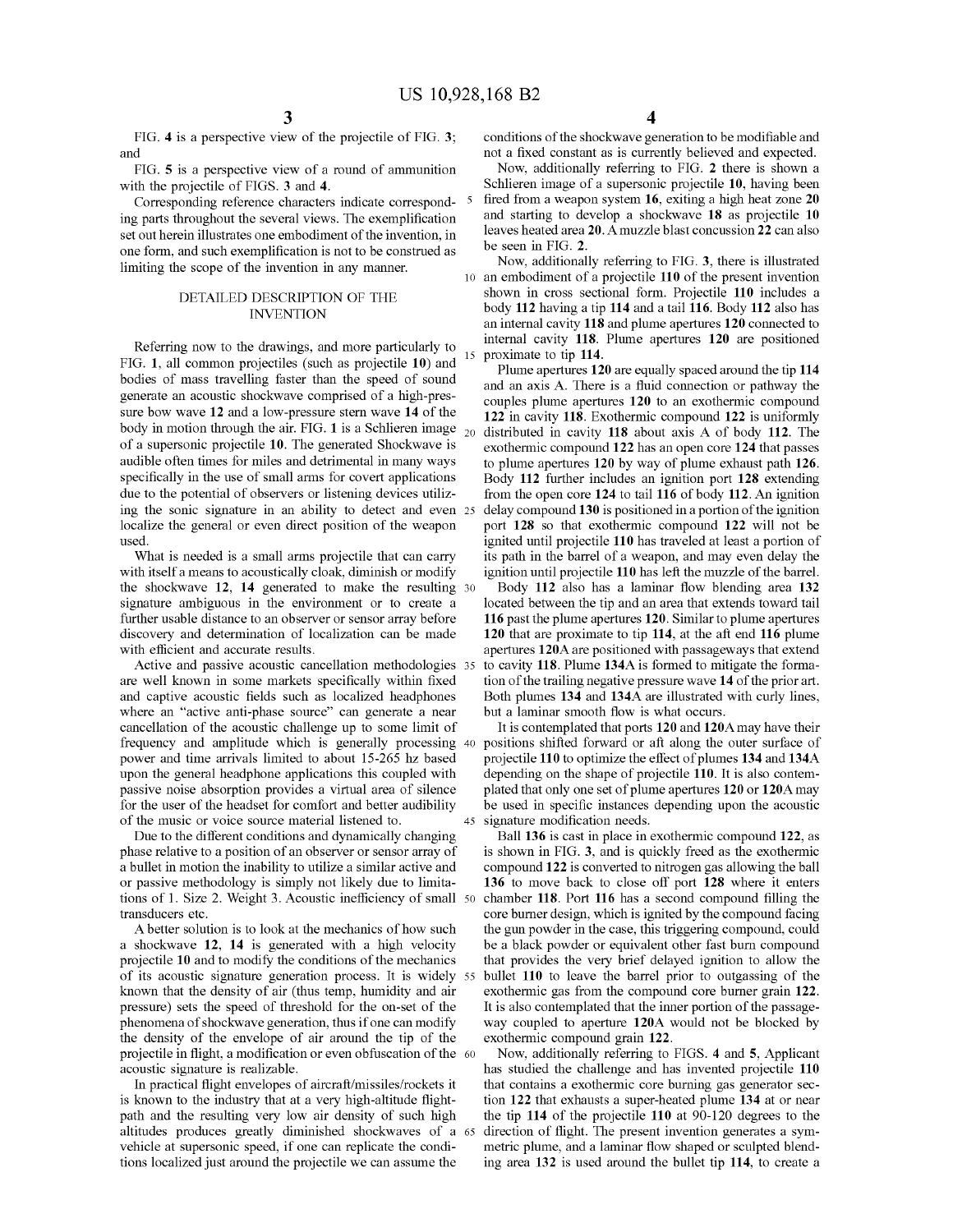virtual thin-walled 'straw' of super-heated air that envelopes The bullet mass, as can be assumed from the view of FIG.<br>the projectile 110 during flight and significantly raises the 3, is effected by the exothermic core bu

Many suitable exothermic materials are known to the diminish or impact the trajectory industry, one possible choice could be a Sodium-Azide delivered to the target as a result.  $\frac{(NaN3)}{NAD}$ ; one possible commonly used in vehicle airbags While the Super-heated plume 134 may be discoverable  $\frac{NAD}{}$  with highly sensitive Infrared sensors, the super-heating of as the nitrogen gas generator for safe and nearly instant with highly sensitive inflated sensors, the super-heating of inflation of the subsection as a very short lifetime (fractions of a second) inflation of the airbags during a crash scenario. The Sodium-<br>Azide compound is a complex chemical reaction resulting in<br>Azide compound is a complex chemical reaction resulting in<br> $\frac{10}{10}$  the projective development of Azide compound is a complex chemical reaction resulting in<br>its final stage as super-heated gas and it is non-toxic to the<br>environment, the reaction resulting in silica glass and pro-<br>trainotoxy should remain constant as co

a thin-wall straw of superheated nitrogen of 500 yds. in element 136, such as a ball 136, may be included in the aft length to be within relevant terms of fractional volume portion of the exothermic core 122 so that once t length to be within relevant terms of fractional volume portion of the exothermic core 122 so that once the material occupancy within the projectile.<br>around the element 136 burns away the element 136 will

initiates the rear facing ignition compound 130 with a fixed tracer-rounds and a slight premium to conventional bullets; chemical reaction delay set to the time required for the bullet however, the baseline mechanics of th chemical reaction delay set to the time required for the bullet however, the baseline mechanics of the Thermal Acoustic<br>to leave the weapon's barrel. Obfuscation (TAO) solution of the present invention should

110 emerges from the barrel producing a spherically sym-40 The cartridge of the present invention results in a round metric plume 134 of super-heated nitrogen gas that due to that is weapons platform compatible so no chang the bullet 110 velocity produces a very thin-walled virtual weapons platform or any already in use magazines or straw within which bullet 110 travels, with the plume accessories need to be replaced or modified for use with emanating from apertures 120, 120A modifying the effective new round.<br>air temperature at the bullet tip 114 and tail 116 to increase 45 Range of the thermal obfuscation phenomena is limited to<br>up to 500 degrees above the a up to 500 degrees above the ambient temperature, which the duration of the exothermic reaction and volume of serves to create a significant decrease in the localized air expendable compound material carried within the bull serves to create a significant decrease in the localized air expendable compound material carried within the bullet, it density exactly where the shockwave would have been is possible that the smaller bullet platforms can generated and modifies and diminishes the resulting acoustic enough exothermic compound to render the bullet thermally shockwave (report) that corresponds to a high altitude (low 50 obfuscated for a range of 500-600 yds. b within typical air density and temperature of sea-level to its<br>intended target. Further, the bullet 110 revolutions, caused<br>by the rifling of the barrel, is contributory to the creation of 7.62 mm, Larger weapons platform the virtual heated gas straw sheath for the bullet 110 to travel 55 BMG may have enough volume to accomplish miles of within.

Within.<br>
While in the present example the exothermic compound<br>
utilized produces a volume of super-heated nitrogen or other<br>
utilized produces a volume of super-heated nitrogen or other<br>
invention when combined with muzzle

At the tip of the projectile a plume aperture array 120 is least one embodiment, the present invention can be further arranged around the tip 114 to produce a symmetric fully modified within the spirit and scope of this di arranged around the tip 114 to produce a symmetric fully modified within the spirit and scope of this disclosure. This encompassing plume around the projectile 110. The trigger- application is therefore intended to cover a ing of the exothermic compound 122 is delayed until the 65 uses, or adaptations of the invention using its general<br>bullet 110 reaches the barrel muzzle by way of a delayed principles. Further, this application is intended

 $5 \hspace{2.5cm} 6$ 

flight producing a modified acoustic signature.<br>Many suitable exothermic materials are known to the diminish or impact the trajectory or foot pounds of energy

environment, the reaction resulting in silica glass and pro-<br>duces a nontoxic, no-smoke, no-flash, volume of Nitrogen<br>gas that has a temperature of greater than 300° C. (572° F.<br>degrees). The expansion volume formula for S or NaN3 is generally accepted to be 1 gram of solid<br>compound produces 0.5-0.75 liter volume of superheated<br>interesenting a configuration using a standard shell casing<br>introgen gas.<br>A quick volume requirement calculation co

cupancy within the projectile. around the element 136 burns away the element 136 will<br>A firearm cartridge 150 is depicted in FIG. 5, with 25 move to plug the ignition port 128 as the projectile 110 is in

A firearm cartridge 150 is depicted in FIG. 5, with 25 move to plug the ignition port 128 as the projectile 110 is in projectile 110 positioned, as does any standard projectile, the ight.<br>
which increase the present invent

leave the weapon's barrel.<br>The Exothermic core burner 122 is initiated just as bullet be relatively low-cost once production maturity is reached.

7.62 mm, Larger weapons platform rounds such as the .50 BMG may have enough volume to accomplish miles of

departures from the present disclosure as come within